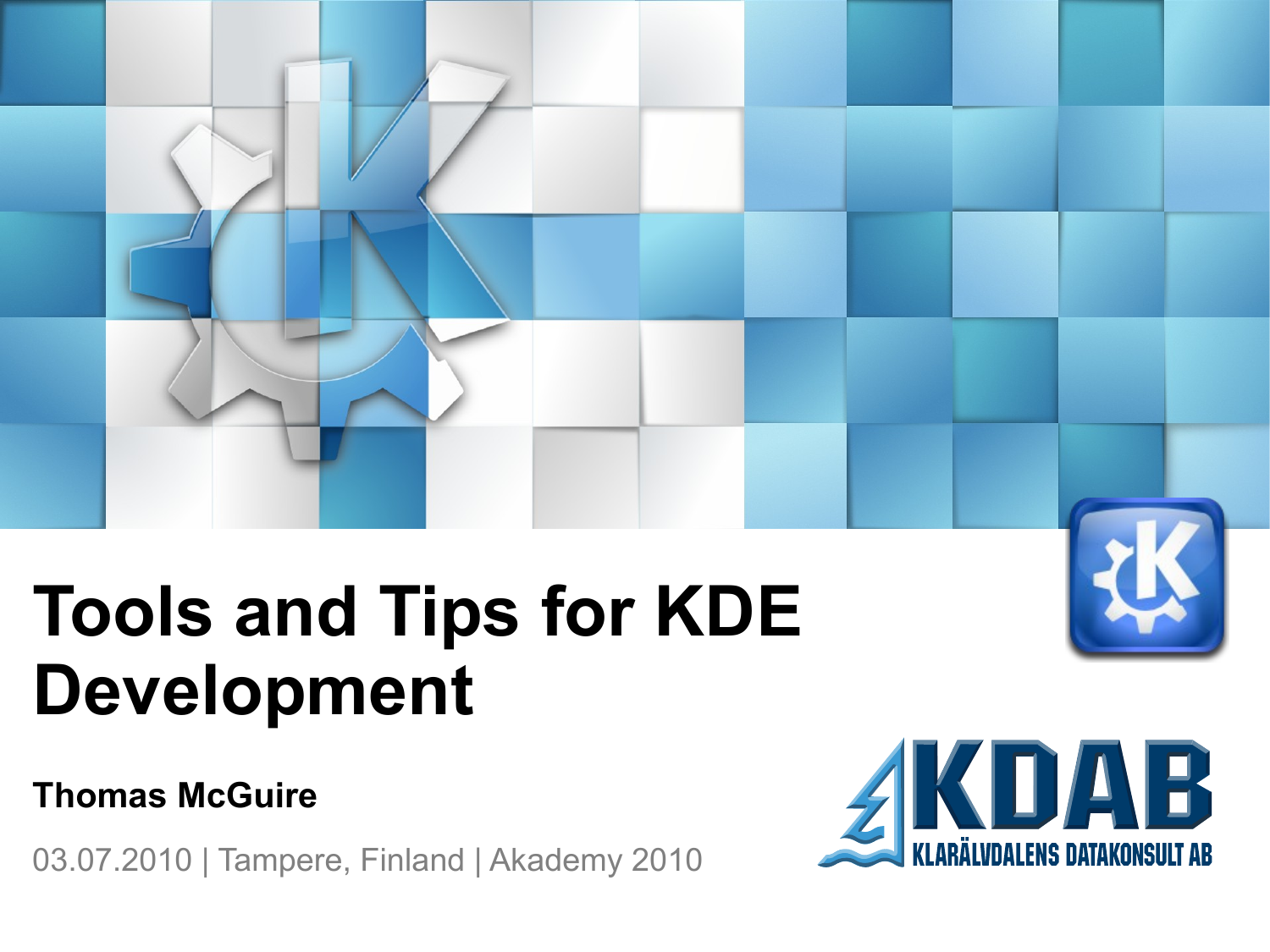### **About Me**

- Student at University of Siegen
- KDAB employee
- KDE developer since 2007
- KMail maintainer



Thomas McGuire / Akademy 2010 / 03 July 2010 2 / 20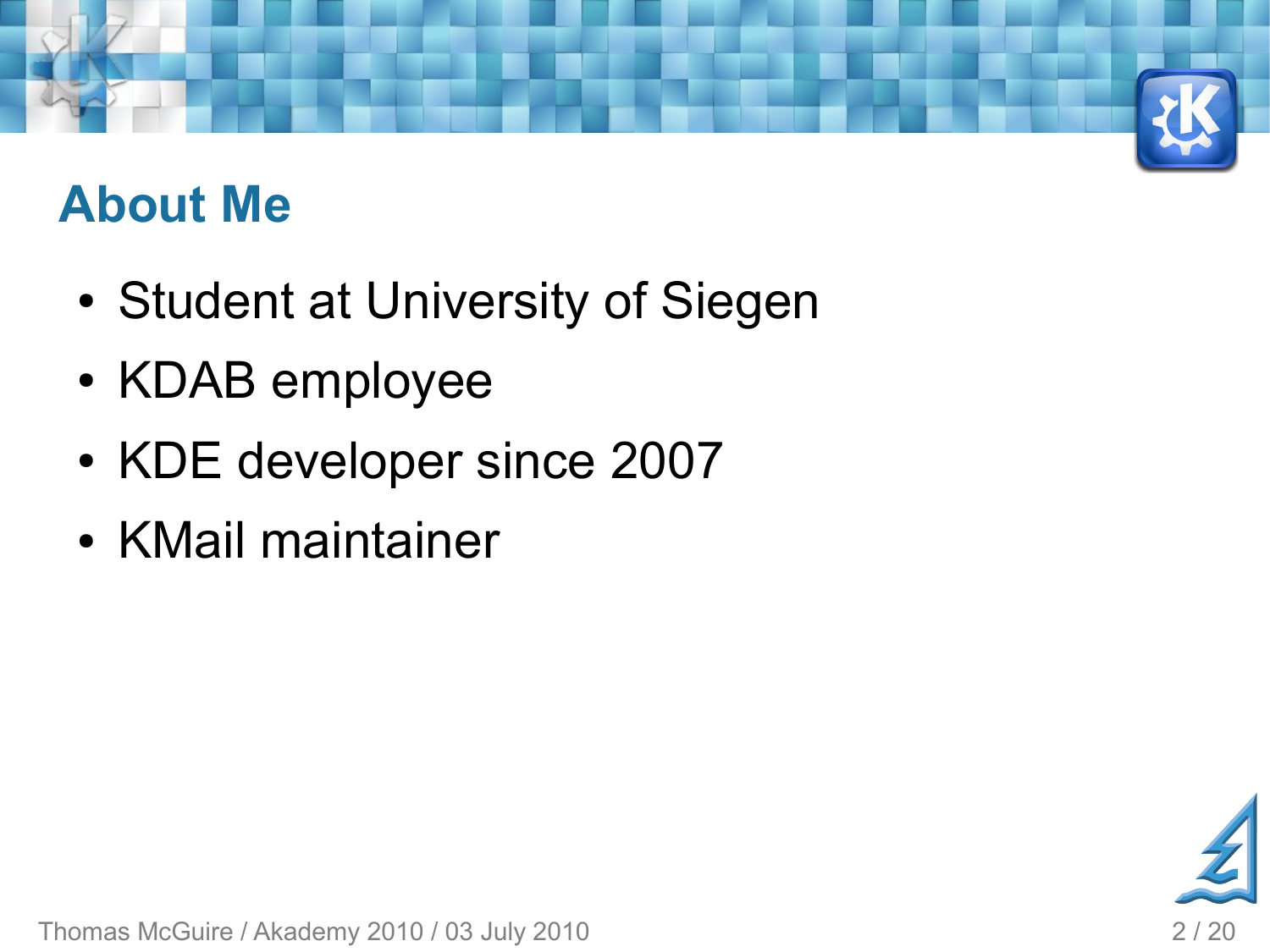

### **Topics**

- GDB
- Valgrind
- Build speed
- Git
- KDE-related websites
- Misc
- KDevelop

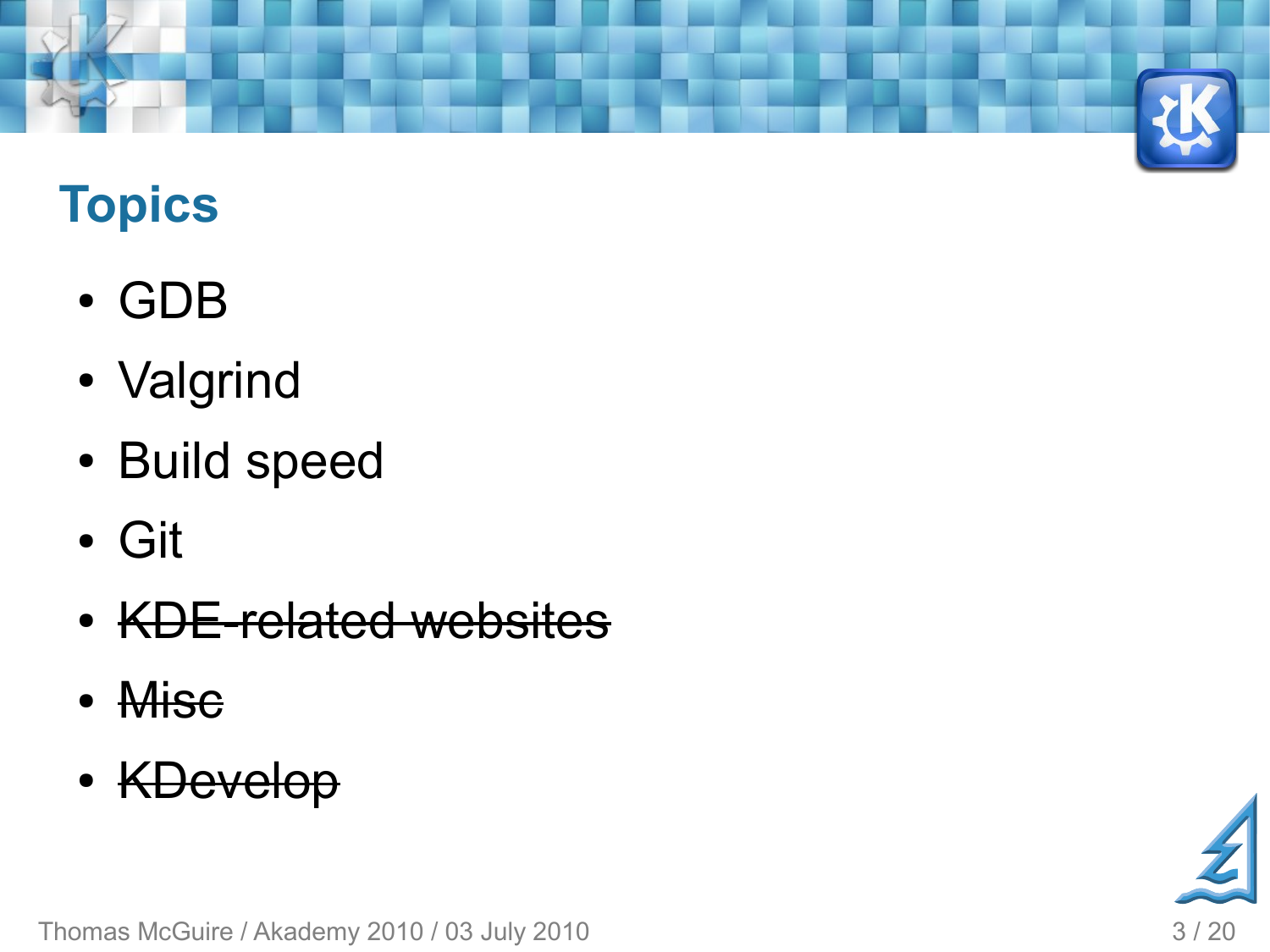

### **GDB**

- Manual Worth a Read <http://sourceware.org/gdb/current/onlinedocs/gdb/index.html>
- KDE/Qt Scripts <http://websvn.kde.org/trunk/KDE/kdesdk/scripts/kde-devel-gdb>
- Pretty Printers

<http://gitorious.org/kdevelop/kdevelop/trees/master/debuggers/gdb/printers>

### ● CGDB

<http://cgdb.sourceforge.net/>



Thomas McGuire / Akademy 2010 / 03 July 2010 4 / 20 August 2010 4 / 20 August 20 August 20 August 20 August 20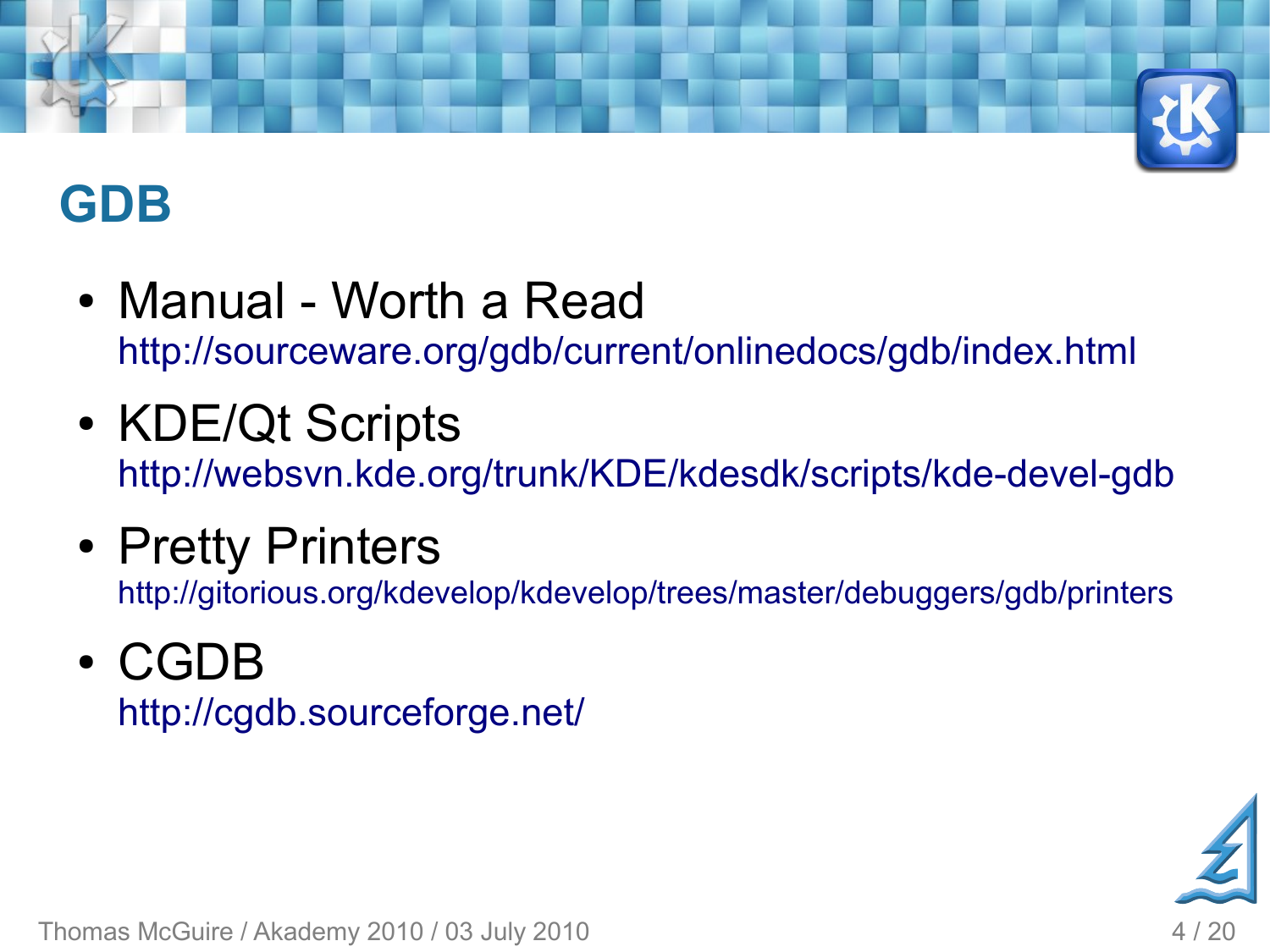

### **GDB Commands**

- Advanced Breakpoints
	- Break Commands *commands 1 print bar cont end*
	- Conditional Breakpoints *condition 1 x == 42*
- Watchpoints *watch foo watch \*((int \*) 0x9828cc)* **or** *p foo; watch \*((int \*) \$1)*
- Catchpoints: *catch throw*

Thomas McGuire / Akademy 2010 / 03 July 2010 5 / 20 September 2010 5 / 20 September 2010 5 / 20

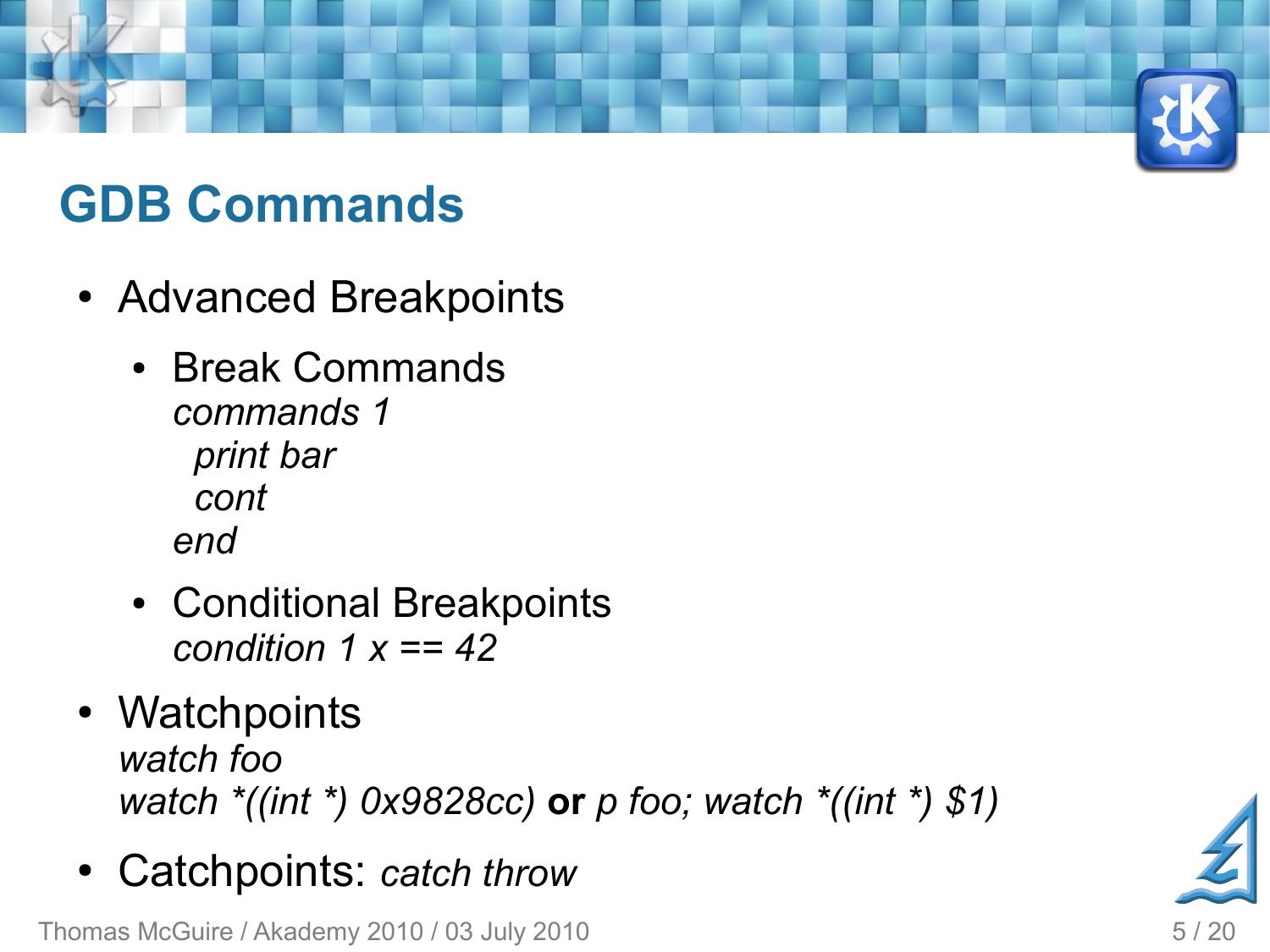### ONE DAY IN THE LIFE OF A CODER PART 6 FINALLY! WE'VE NEEDED NEARLY 30 MINUTES TO GET TO THAT POINT.  $\mathbf{u}$ . SO BE CAREFUL AND PLEASE DO **NOT** PRESS ON ...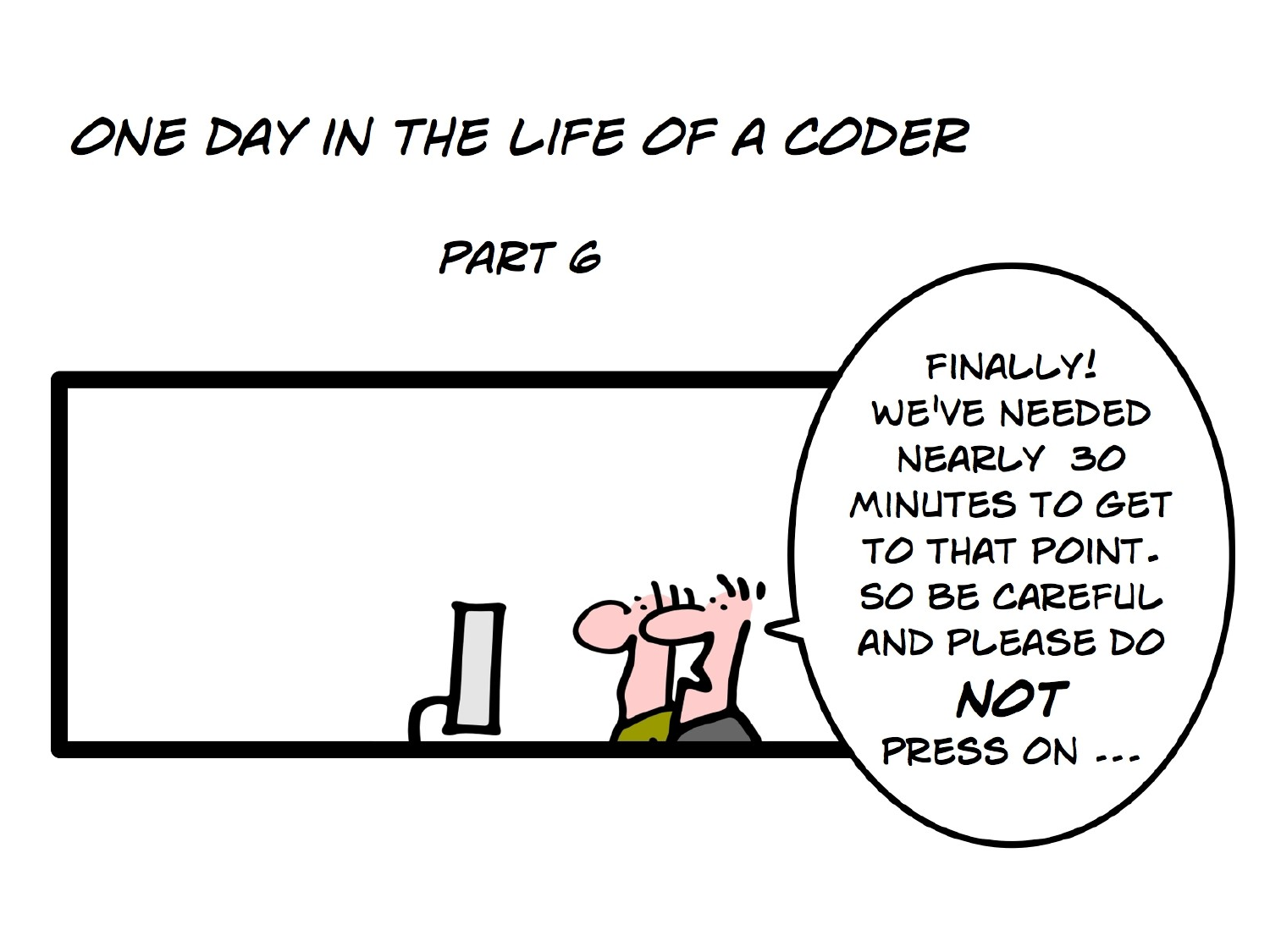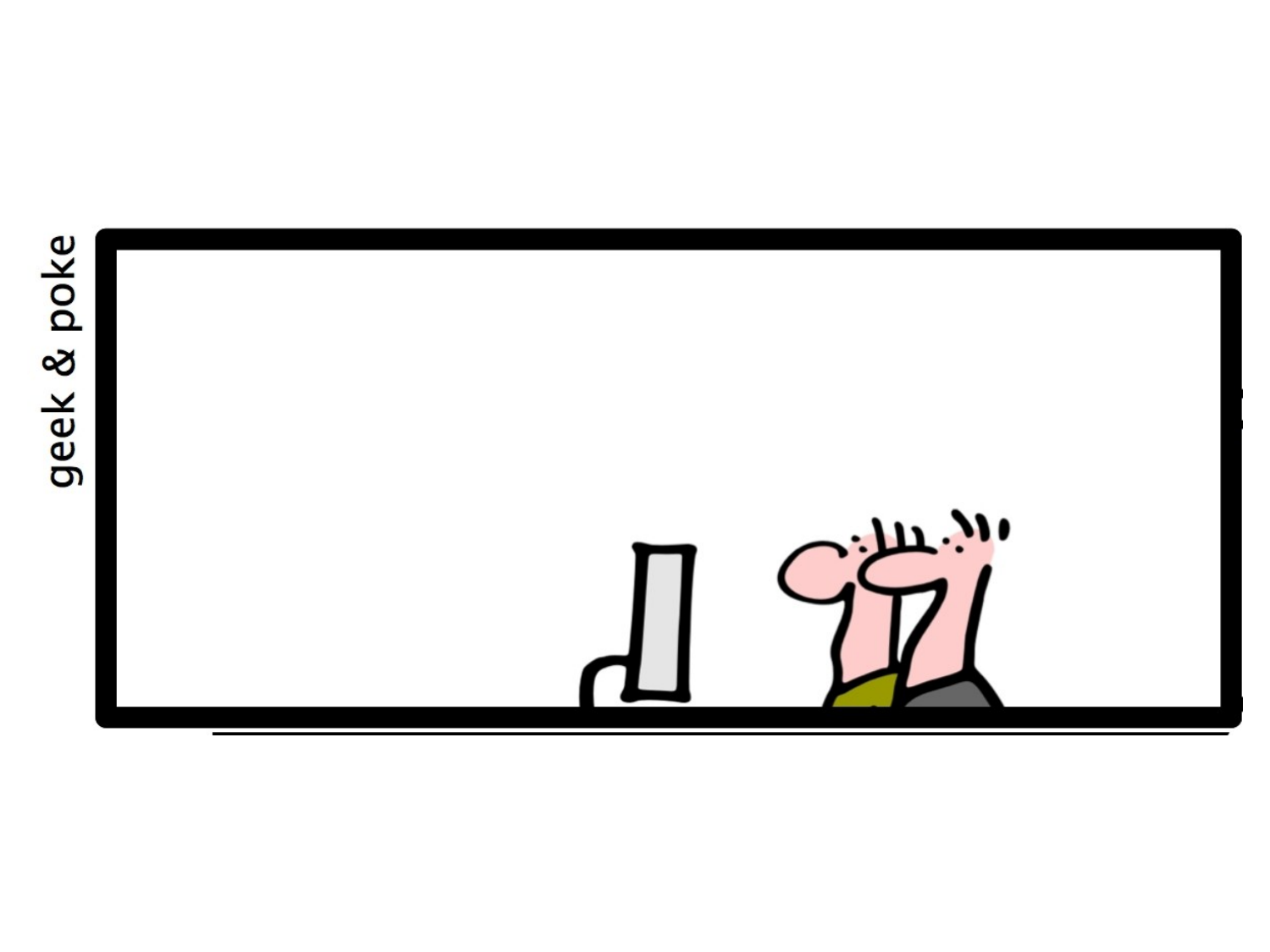

### OZ3O PM: DEBUGGING

From "**Geek and Poke**", <http://geekandpoke.typepad.com/> (C) Oliver Widder, Creative Commons Attribution-NoDerivs 2.0 License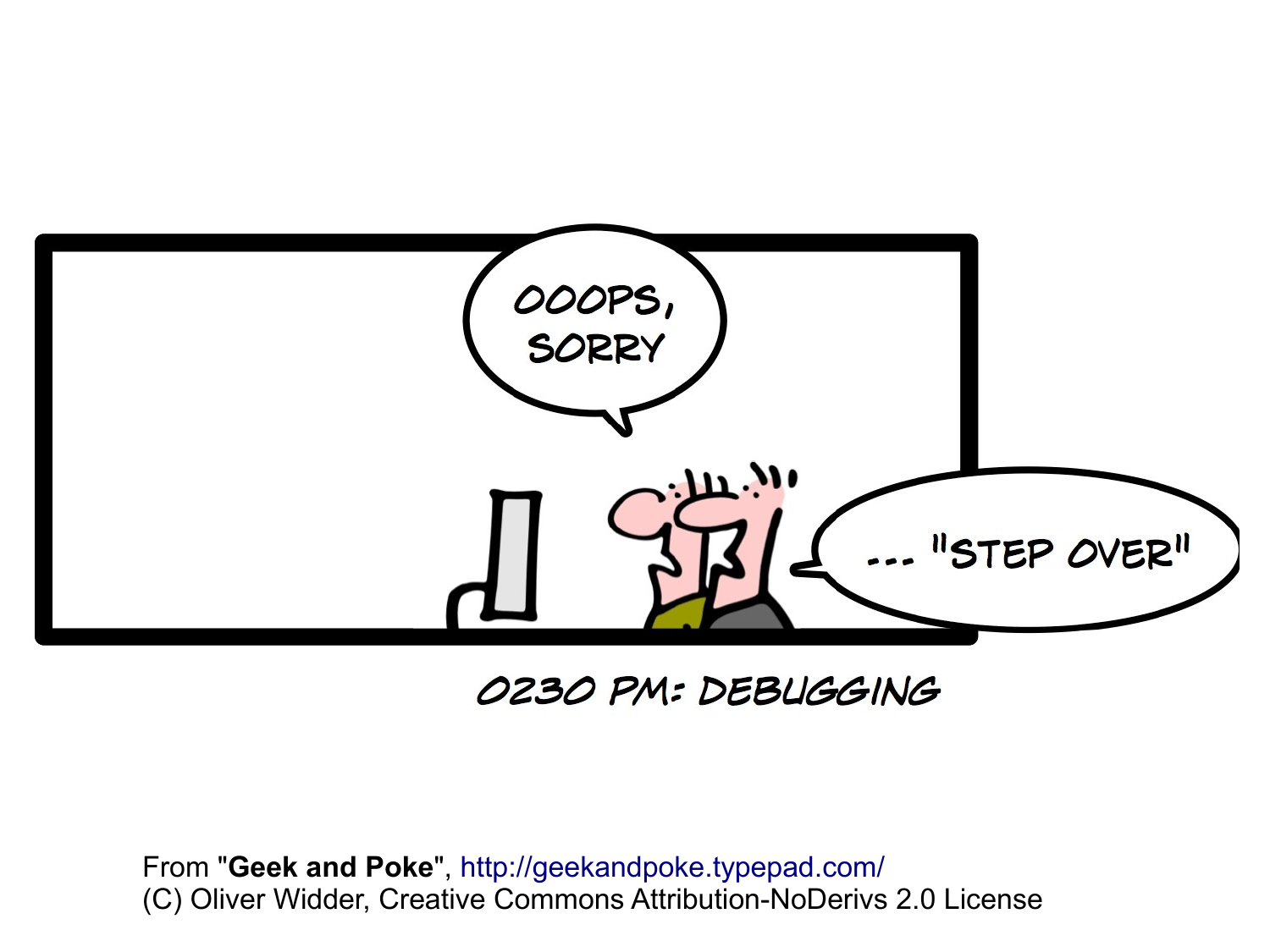

### **GDB Reverse Debugging**

- Controlling Recording *record, record-stop, record-delete* and more
- Stepping Backwards *reverse-step, reverse-next, reverse-finish, reversecontinue (*or: *set exec-direction reverse)*

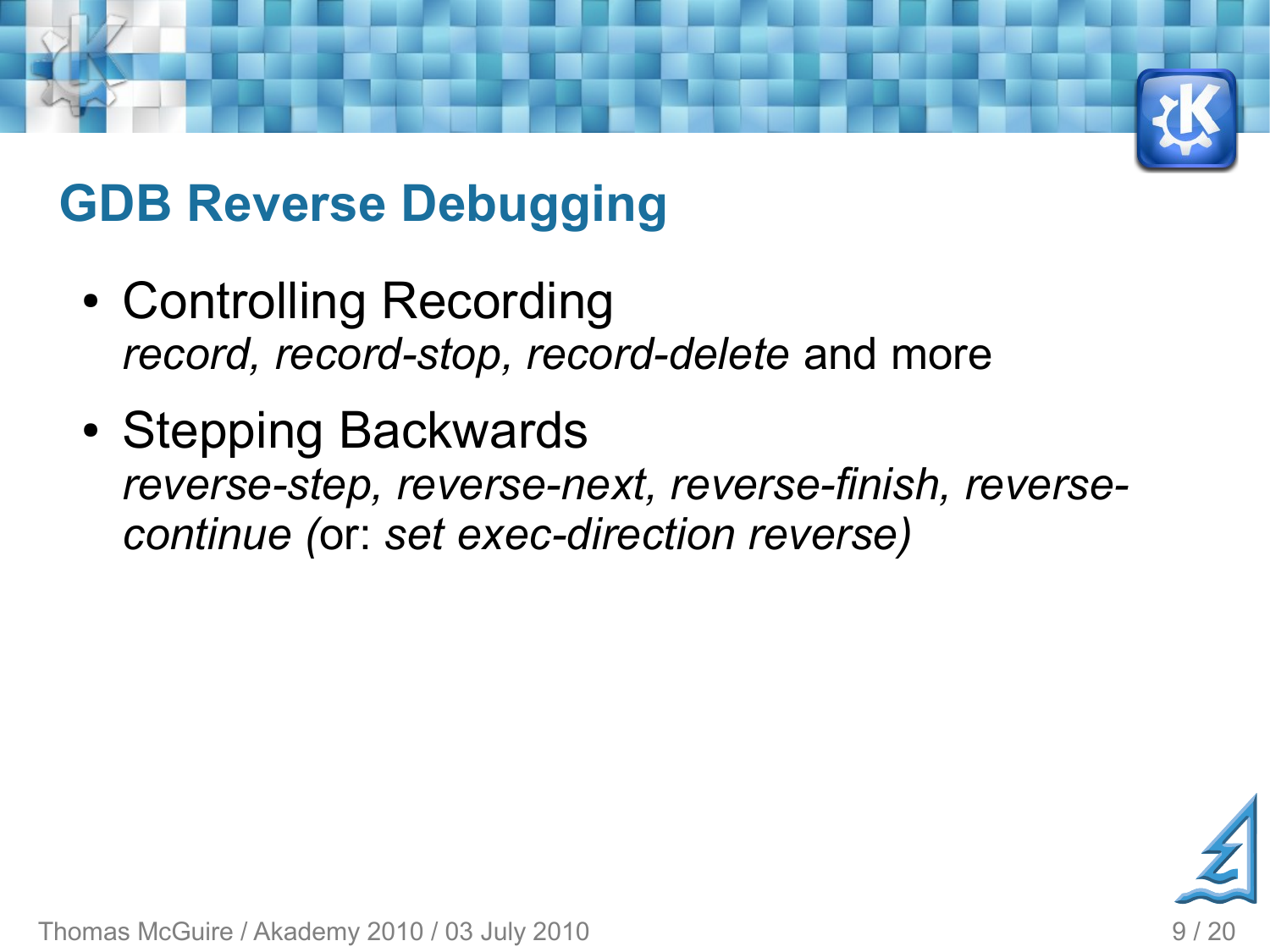

## **Valgrind**

- Suppression files
	- [websvn.kde.org/trunk/KDE/kdesdk/scripts/kde.supp](http://websvn.kde.org/trunk/KDE/kdesdk/scripts/kde.supp)
	- For upstream bugs
- Research Papers
	- <http://valgrind.org/docs/pubs.html>



Thomas McGuire / Akademy 2010 / 03 July 2010 10 10 120 10 10 120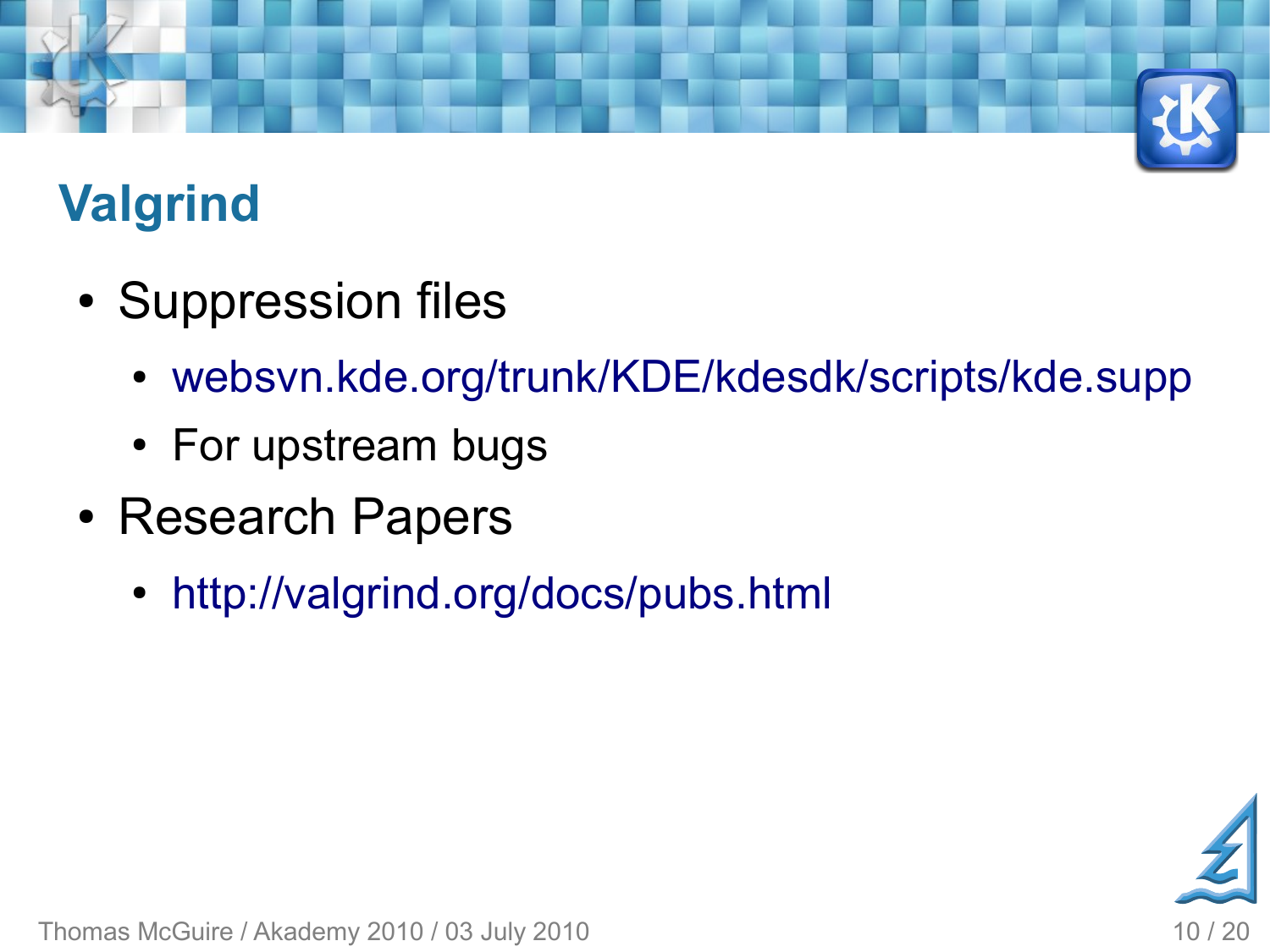## **Valgrind**

- Check invalid memory access: **Memcheck**
- Leak check: --leak-check=full
- Thread check: **Helgrind**
- Memory usage: **Massif**
- Profiling: **Callgrind**
	- Start without instrumenting: *--instr-atstart=no*
	- Start/Stop: *callgrind\_control --instr=<on|off>*
	- Dump: callgrind control --dump

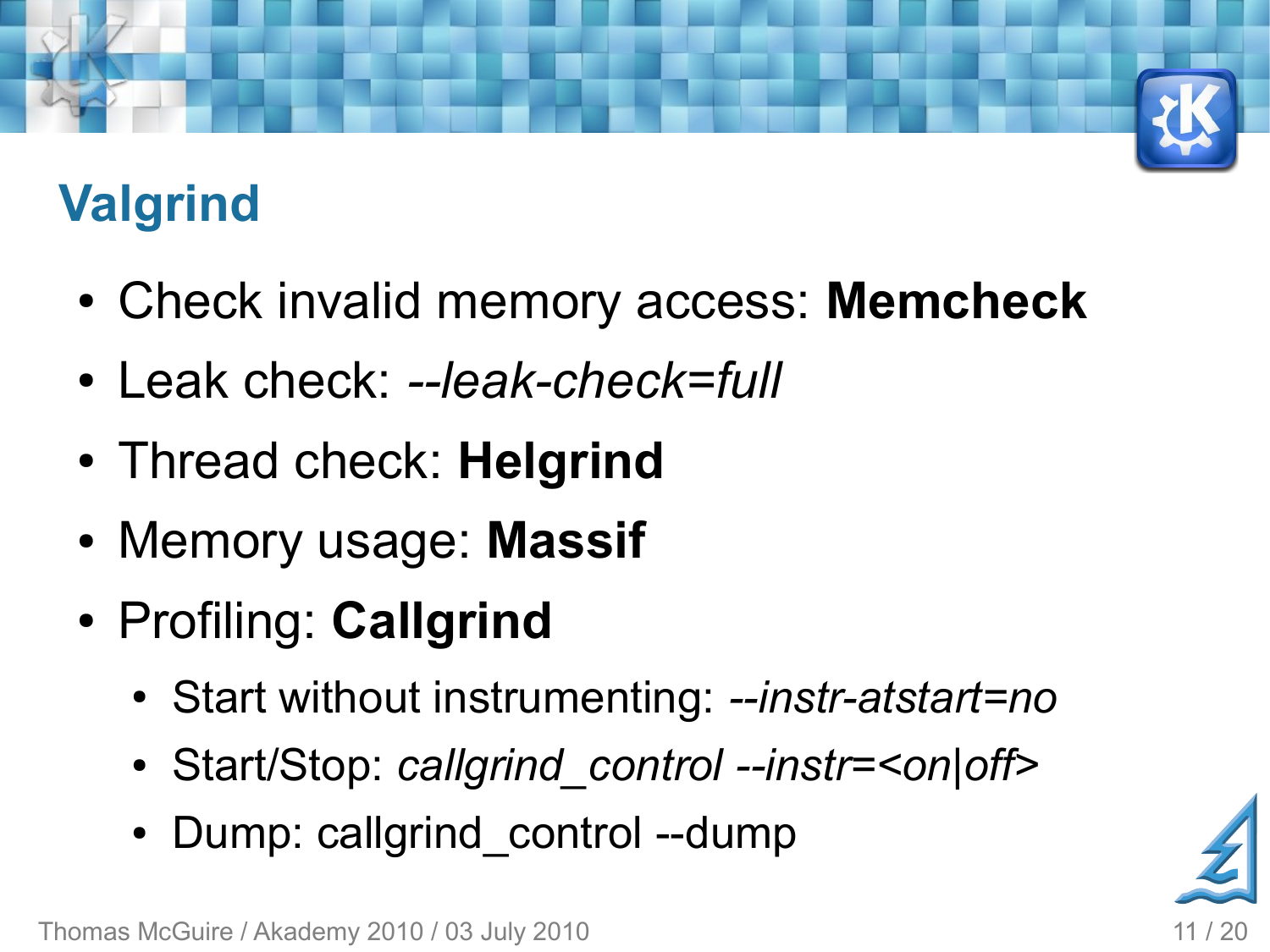

### **Valgrind Visualizers**

- Massif <http://gitorious.org/massif-visualizer>
- Callgrind [http://kcachegrind.sourceforge.net/html](http://kcachegrind.sourceforge.net/html/Home.html), KDESDK



Thomas McGuire / Akademy 2010 / 03 July 2010 12 0 12 / 20 12 / 20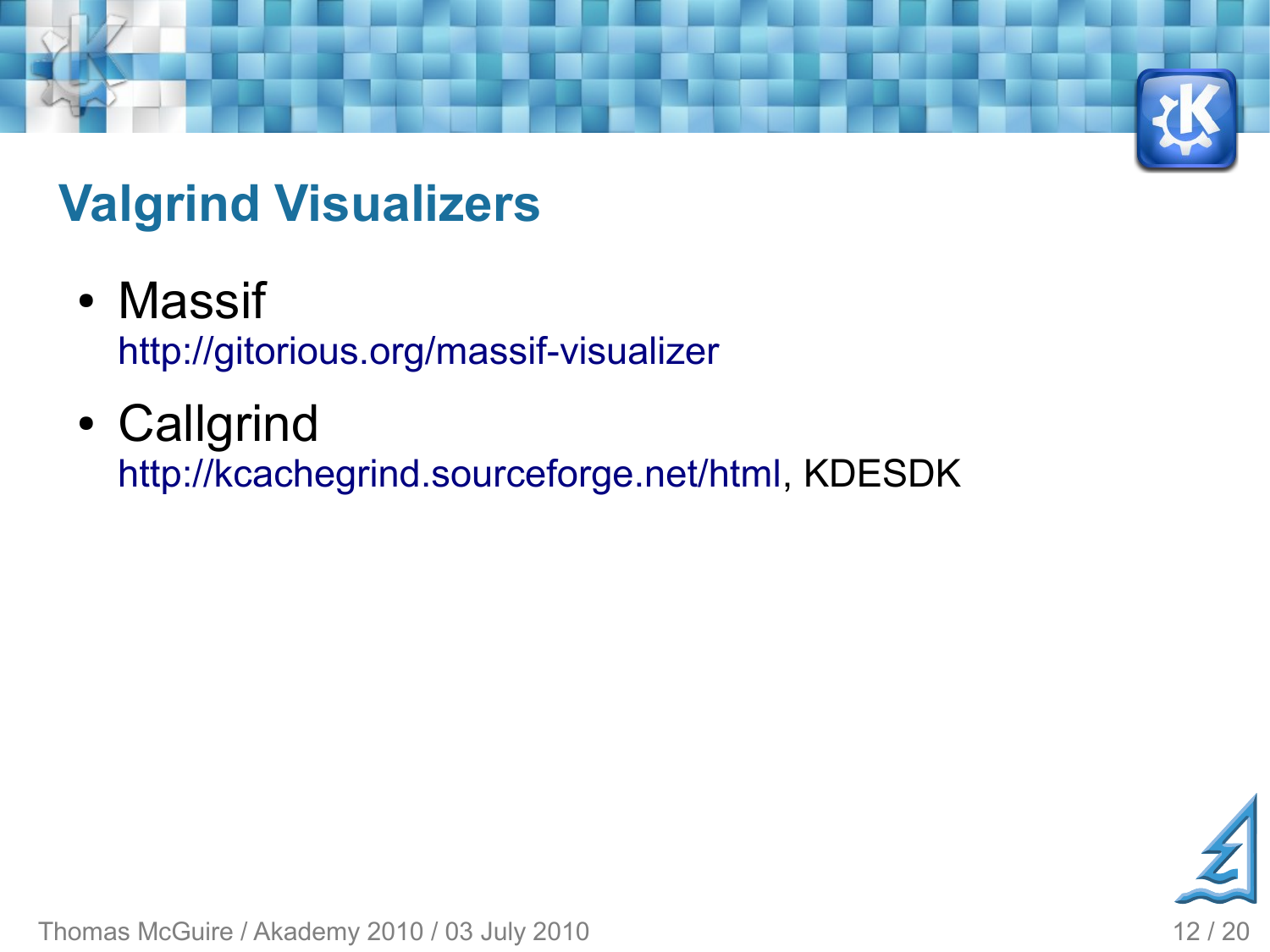### **Build Speed**

- make  $-i3$  (or higher) *export MAKEFLAGS=-j3*
- *make <target>/fast* and *make install/fast*
- Gold Linker: [www.gnu.org/software/binutils/](http://www.gnu.org/software/binutils/)
- Icecream! *trunk/icecream* in KDE SVN
- Turn off unneeded bits with *ccmake* (doc, ...)



Thomas McGuire / Akademy 2010 / 03 July 2010 13 / 20 13 / 20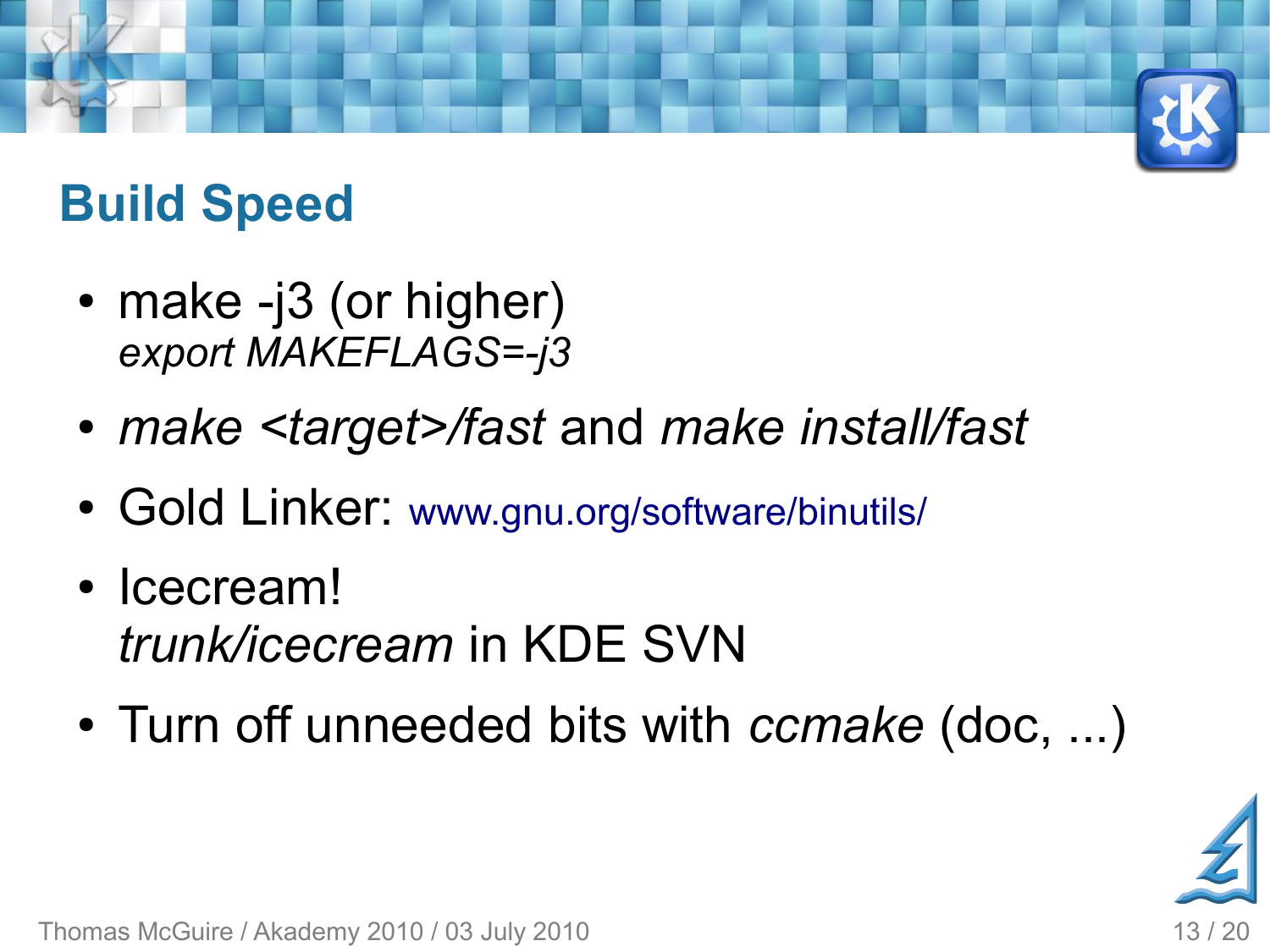

## **Git**

- Git Prompt: Google it
- CLI Frontend: Tig <<http://jonas.nitro.dk/tig/>>
- Partial Commits: *git add -p / git checkout -p*
- Find commit for piece of code: *git log -s*
- Use aliases (in .gitconfig)
	- $\cdot$  unstage = reset HEAD --
	- $\cdot$  up = pull --rebase
	- $\cdot$  ci = commit



Thomas McGuire / Akademy 2010 / 03 July 2010 14 / 20 14 / 20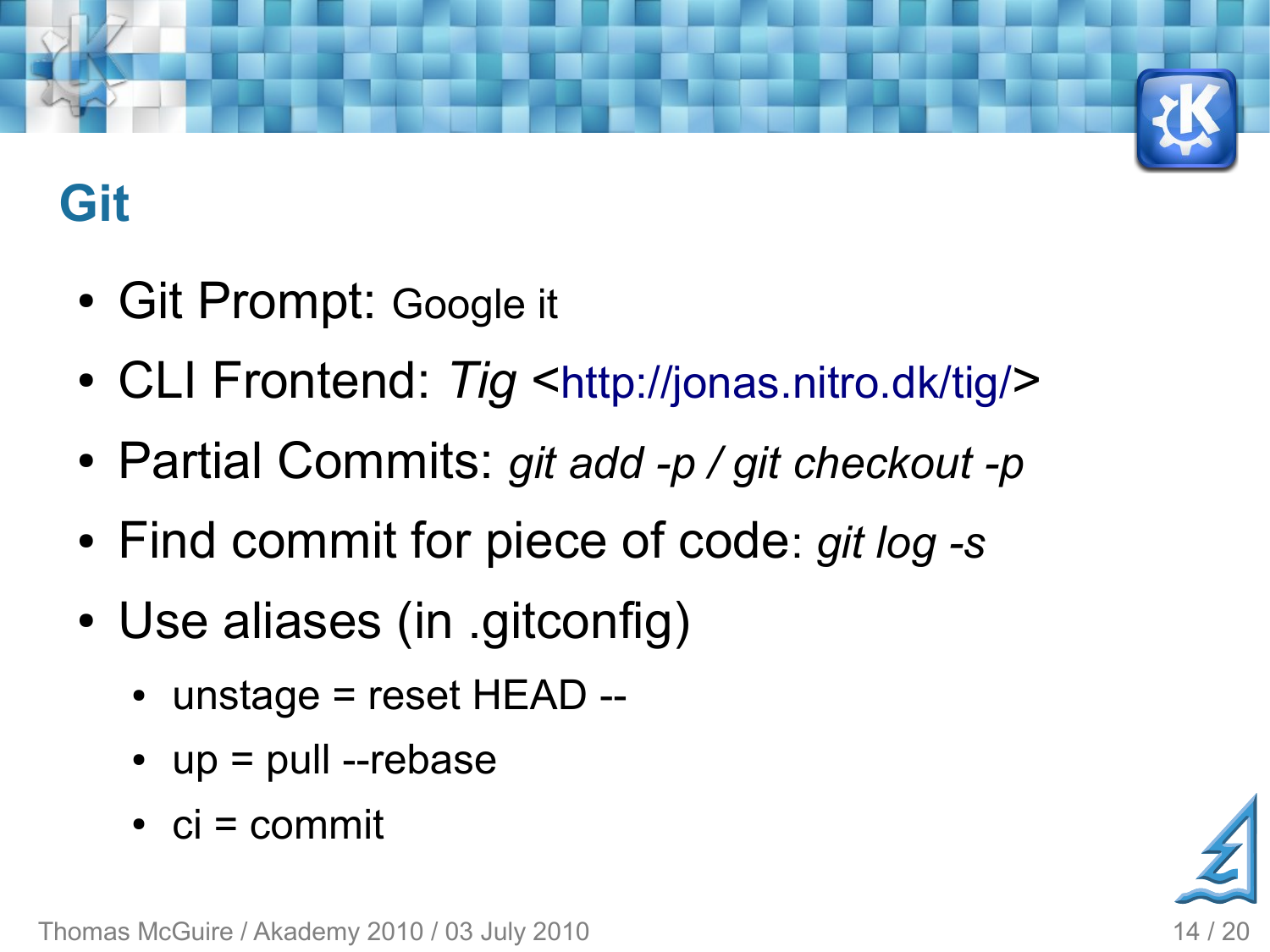

### **Git**

- Use commit template
	- .gitconfig
	- Wrap at 72 columns
	- Separate summary line
	- Example: Template in kde-qt repo
- Use git-svn
- Use colors (again: .gitconfig)



Thomas McGuire / Akademy 2010 / 03 July 2010 15 / 20 16 15 / 20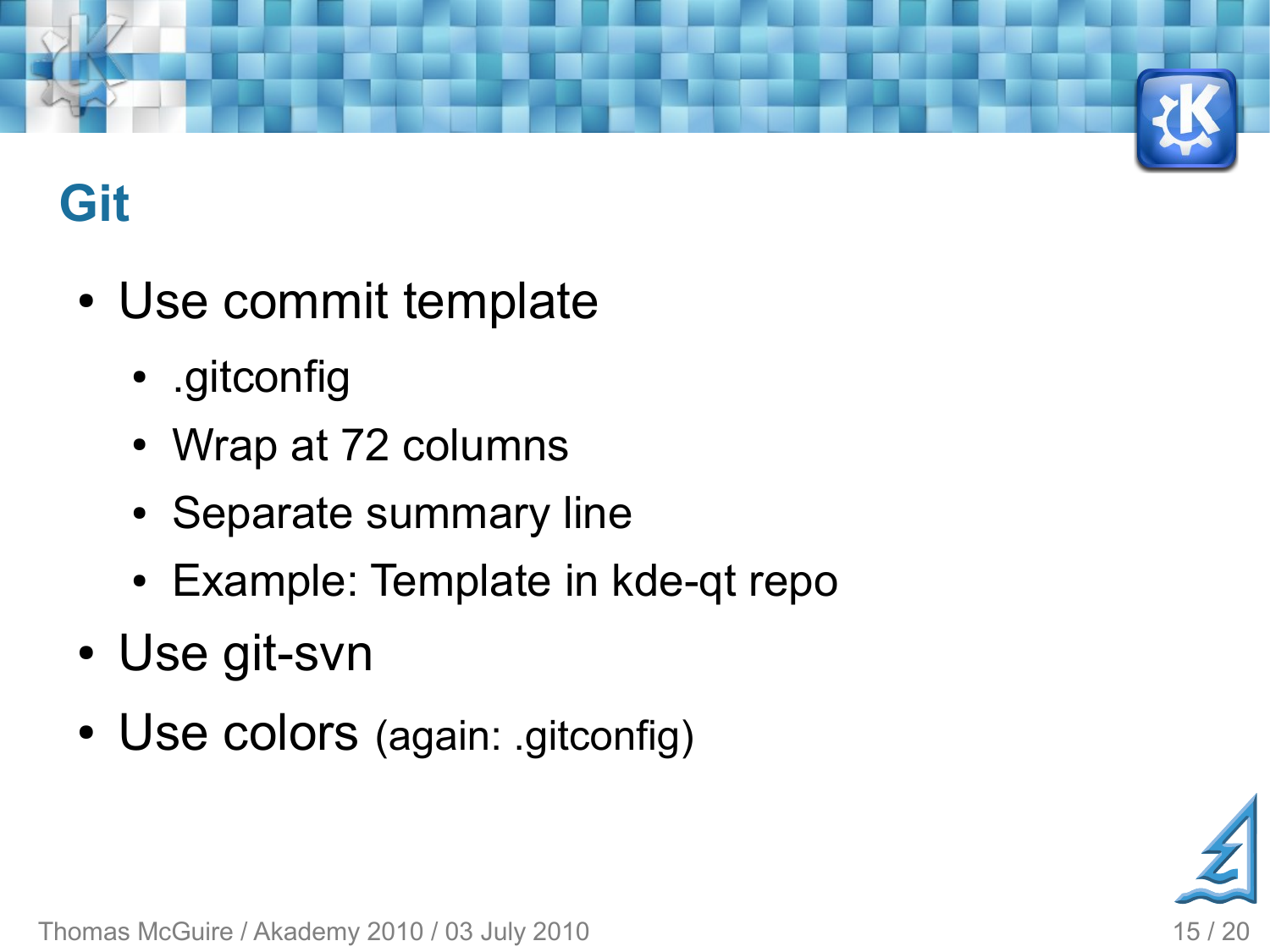### **KDE Websites**

- Code search: Ixr.kde.org
- Krazy: [www.englishbreakfastnetwork.org/krazy](http://www.englishbreakfastnetwork.org/krazy)
- API docs: [api.kde.org](http://api.kde.org/)
	- Offline in KDevelop/QtCreator: [techbase.kde.org/Development/Tools/apidox](http://techbase.kde.org/Development/Tools/apidox)
- Commits: [commitfilter.kde.org](http://commitfilter.kde.org/)
- Wiki: [techbase.kde.org](http://techbase.kde.org/)
- Mailing list archives: [gmane.org](http://gmane.org/)
- Thomas McGuire / Akademy 2010 / 03 July 2010 16 / 20 16 / 20 16 / 20 ● Blogs: [planet.kde.org](http://gmane.org/)

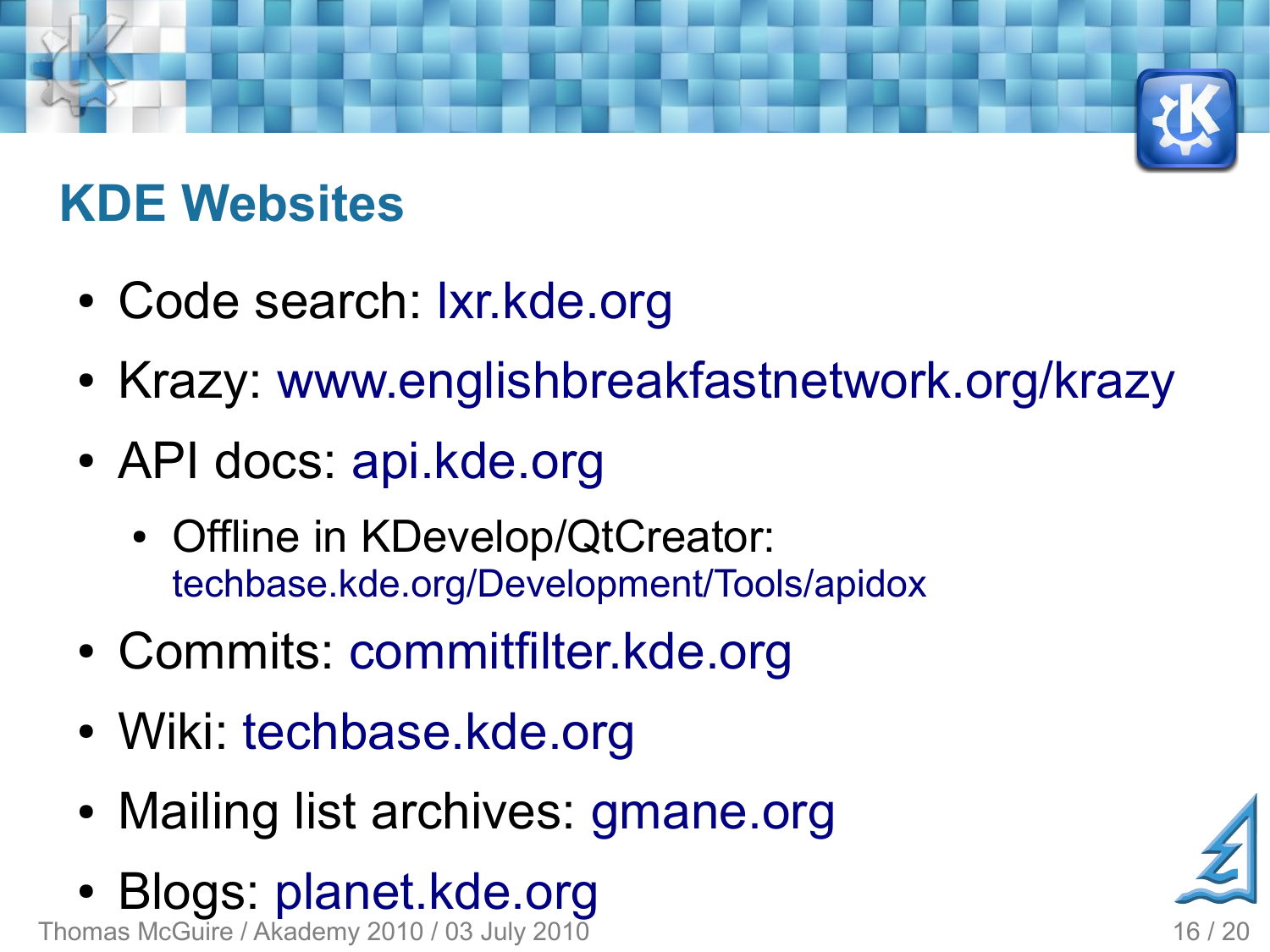

### **Misc**

- Directory Navigation
	- autojump [\(wiki.github.com/joelthelion/autojump](http://wiki.github.com/joelthelion/autojump/))
	- cs/cb (See techbase)
- Add CIA and bugbot to your IRC channel [http://cia.vc/,](http://cia.vc/) *apokryphos* on IRC
- Yakuake
- Filter commit mails by X-COMMIT-DIR header
- Check Signals/Slots: [gitorious.org/kdevcpptools/verktyg](http://gitorious.org/kdevcpptools/verktyg)

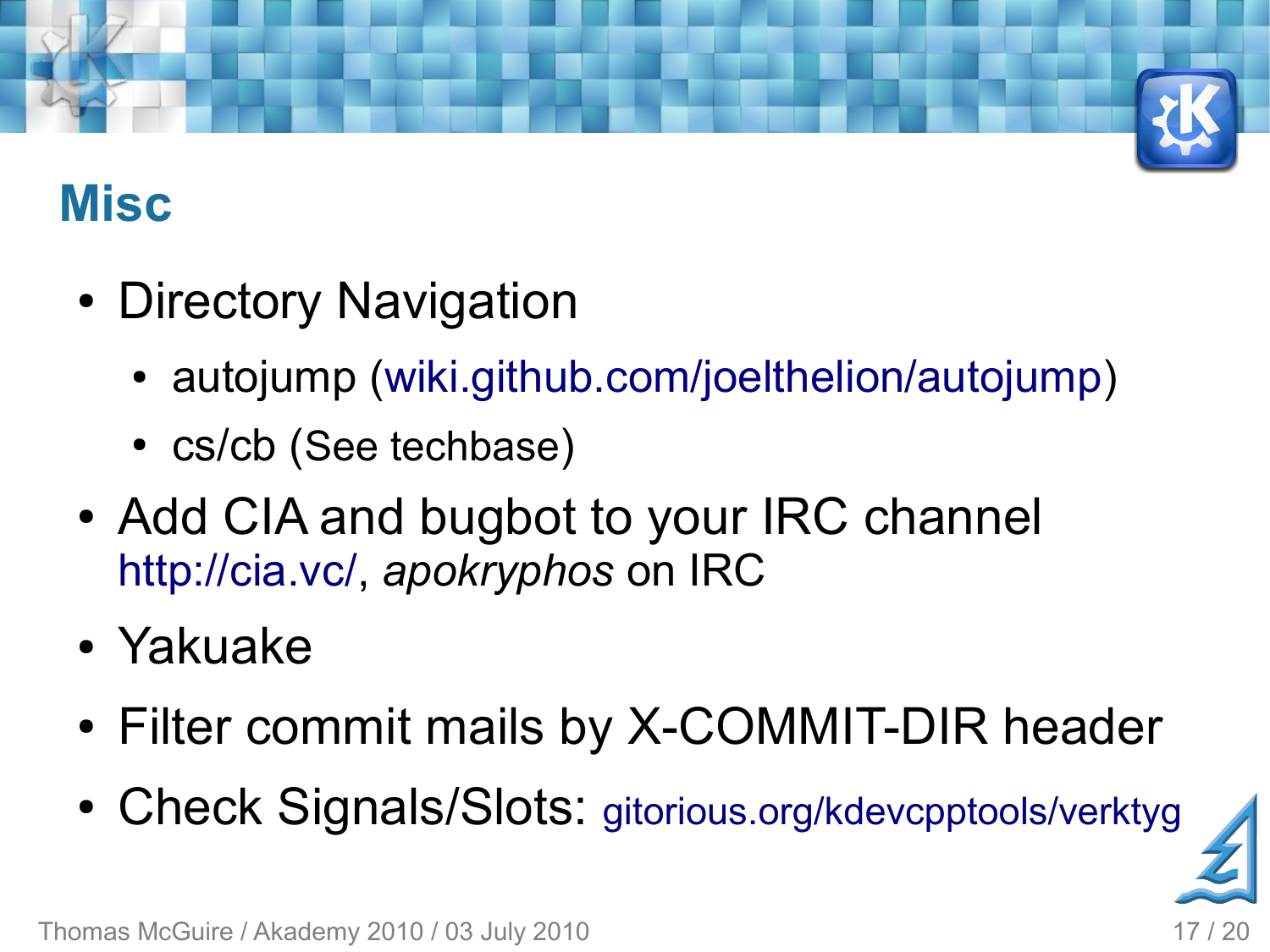

### **Misc**

- KDE web shortcuts
	- Qt documentation: *qt:<classname>*
	- KDE documentation: *kde:<classname>*
	- KDE bugs: *bug:<bugnumber>*
	- KDE web SVN: *websvn:<svn path>*
	- Define your own:
		- URI: *http://websvn.kde.org/?view=rev&revision=\{@}*
		- Shortcuts: *rev*

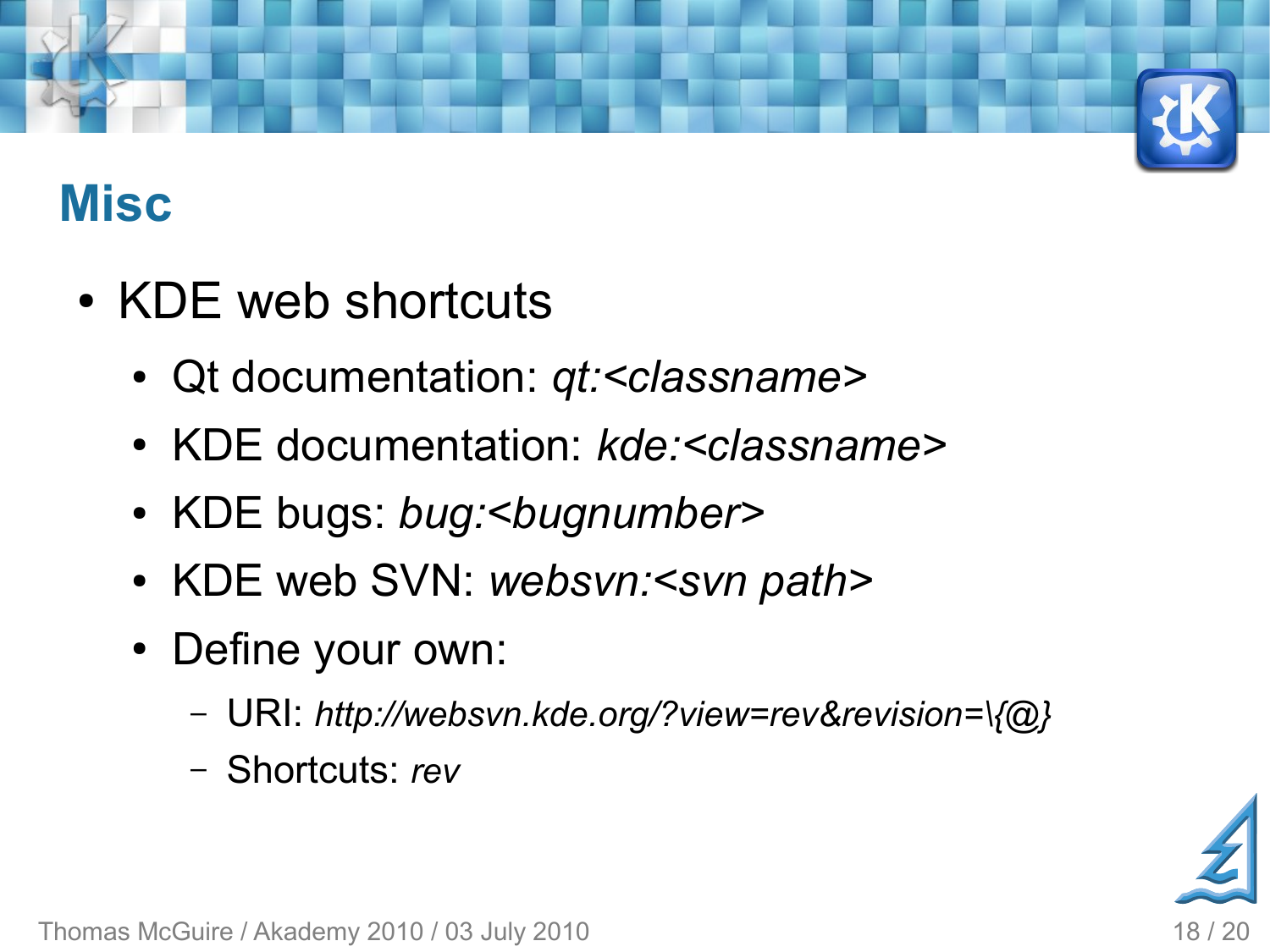### **KDevelop**

- Quick Open
- Code Navigation
- Rename variables and types
- Find Uses
- C++ Completion, including signal/slot
- CMake
- and much more